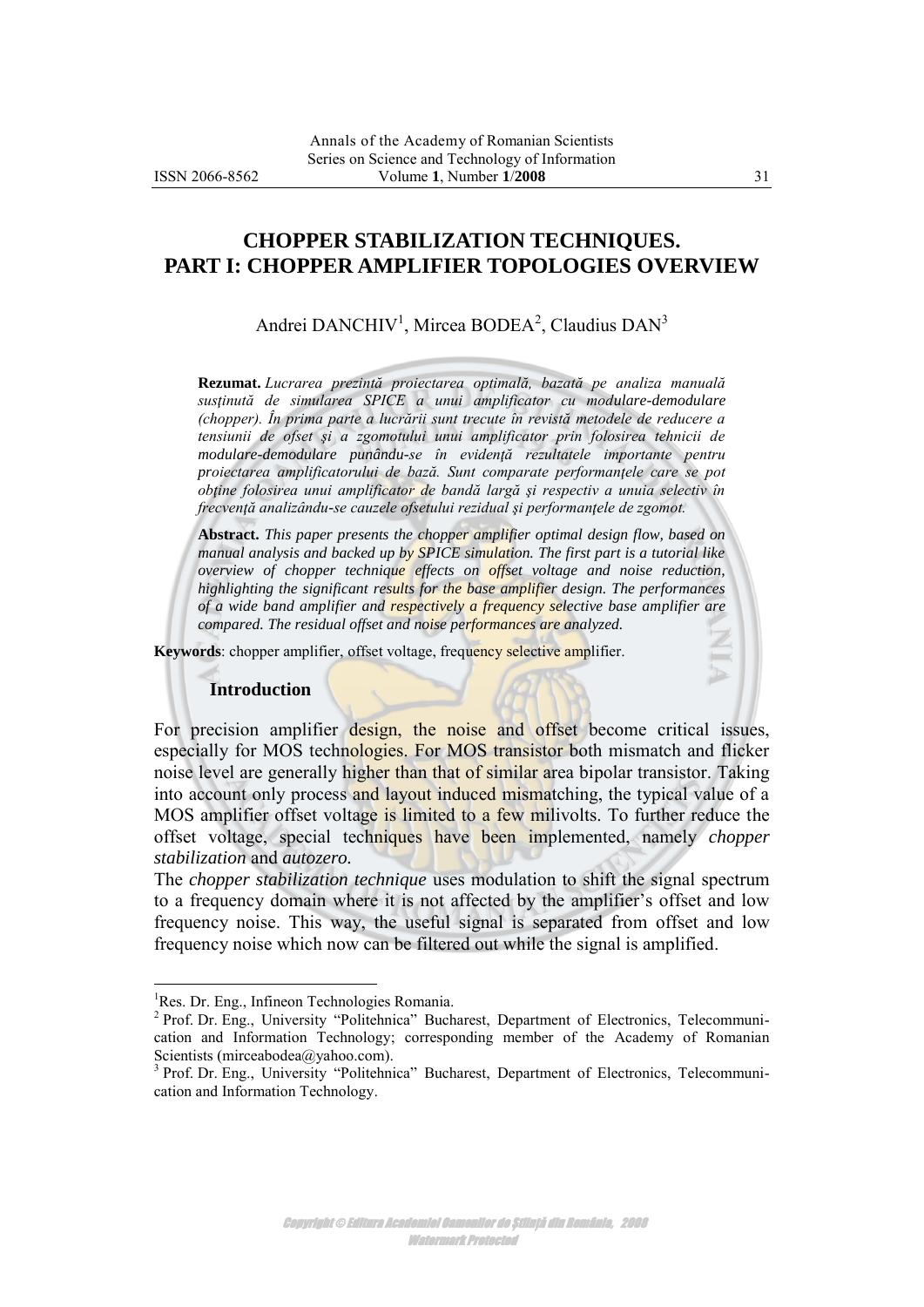In the *autozero technique* the offset is firstly sampled and then subtracted from the input signal (either at the input, at the output or at an intermediary point on the signal path). The offset performances are greatly improved, but some residual offset still remains, due to sample and hold errors and offset drift. The autozero technique also improves the low frequency noise performances but degrades the wide band noise due to undersampling. Also, the autozero is a sampling technique and is best suited for sampled data systems.

Many papers have been written on this subject. An important reference in precision amplifier literature is the Enz and Temes paper, [\[1\]](#page-11-0), which presents most of the up to date noise and offset reduction techniques. The present paper, which is largely based on Enz and Temes paper, select and highlight the important results concerning chopper stabilization technique and *gmC* filtering. Our goal was to provide a general overview of the chopper stabilization technique, focused on the base amplifier optimal design (Part I). A frequency selective  $g<sub>m</sub>C$  implementation has been chosen for the base amplifier and its performances are discussed for a  $0.6 \mu m$  CMOS process implementation (Part II).

# **Chopper Stabilization Technique**

# **The Chopper Stabilized Amplifier Basic Schematic**

This section describes the chopper stabilization technique and analyzes its performances. Even if there are many different chopper amplifier implementations, all of them share the same basic principle of using modulation to separate the input signal from noise and offset.

The *chopper stabilized amplifier* bloc level schematic is presented in [Fig.](#page-1-0) 1. From this figure the three main phases of the chopper stabilization technique and the corresponding functional blocks becomes apparent: (1) the modulation phase, respectively the *modulator*, (2) the amplification phase, respectively the *base amplifier*, and (3) the demodulation phase, respectively the *demodulator*, [\[1\].](#page-11-1)



<span id="page-1-0"></span>

Copyright © Editura Academiei Oamenilor de Știință din România, 2008 Watermark Protected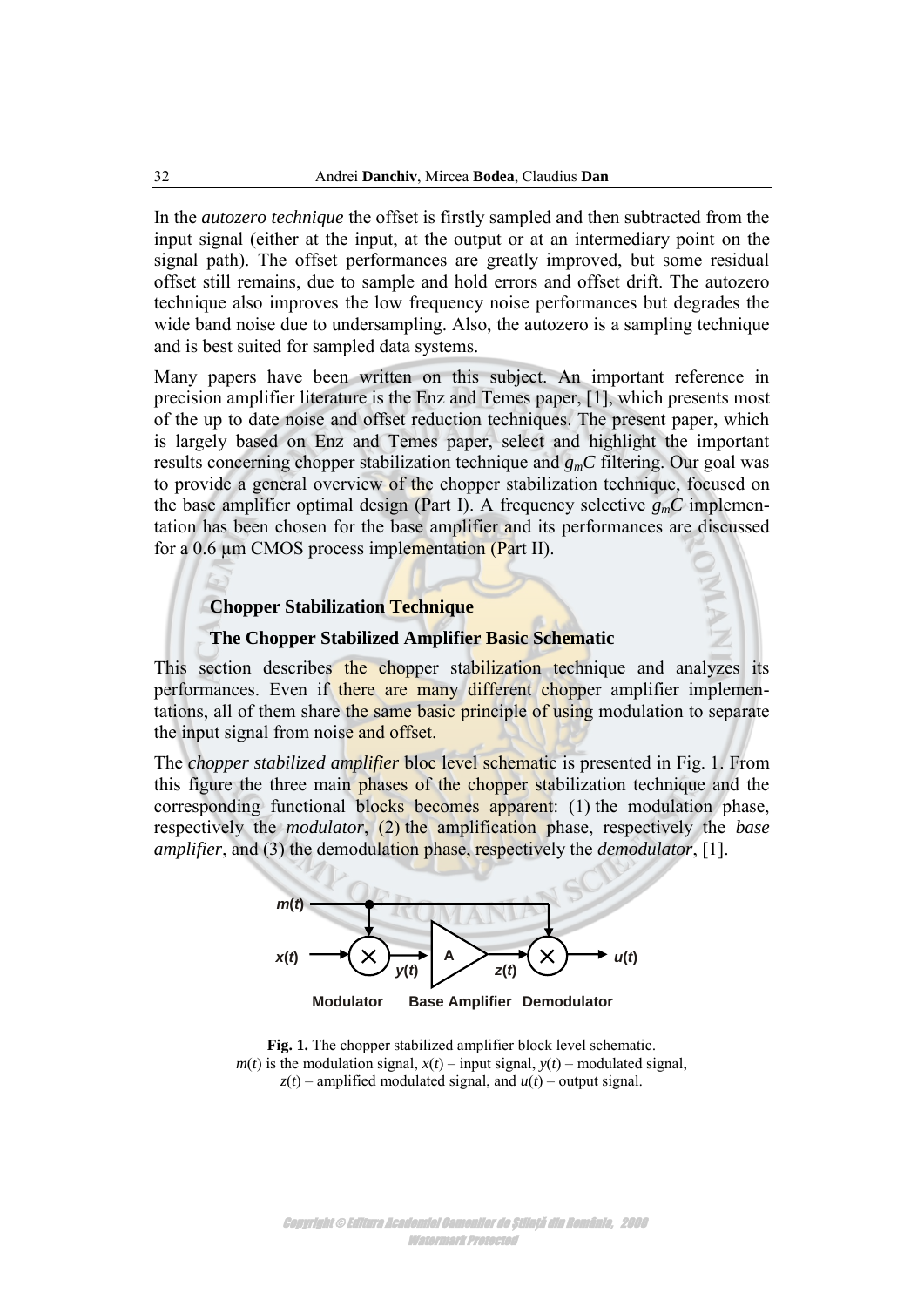The *modulation phase* role is to transfer the signal spectrum from its base-band to a higher frequency domain. Any kind of modulation can be used, but, for practical reasons, most chopper amplifiers use a rectangular signal.

The *amplification phase* represents the actual signal amplification. The modulation and demodulation phases contribute to the offset and noise reduction, but do not provide signal gain. During the amplification phase, the amplifier's noise and offset are added to the useful signal. However, after modulation, signal is centered on the modulation frequency so it is separated from offset and low frequency noise. The white noise is still overlapped on the signal and cannot be reduced by means of chopper stabilization technique.

During the *demodulation phase*, the amplified signal is brought back to its baseband while the offset and noise are scattered to higher frequencies.

We note that the chopper stabilized process presented in this section does not eliminate the offset or noise but scatters them to higher frequency. A forth, filtering phase, is needed to eliminate offset and low frequency noise.

### **The Modulation Phase**

The most commonly used modulating signals in chopper stabilization technique are the rectangular signals, as they are easily implemented and provide the desired

frequency shift. Let us consider the rectangular signal given by:  
\n
$$
m(t) = \begin{cases} 1 & \text{for } t \in (kT, kT + T/2) \\ -1 & \text{for } t \in (kT + T/2, kT + T) \end{cases}
$$
\n(1)

where *T* is the modulation signal period and  $\omega_0 = 2\pi/T$  is the modulation signal

frequency. The modulating signal Fourier transform, 
$$
M(\omega)
$$
, is given by  
\n
$$
M(\omega) = \sum_{n=-\infty}^{\infty} 2 \frac{1 - (-1)^n}{j n} \delta(\omega - n\omega_0)
$$
\n(2)

and the modulating signal spectrum is presented in **[Fig. 2](#page-2-0)**.

<span id="page-2-2"></span><span id="page-2-1"></span>

<span id="page-2-0"></span>**Fig. 2.** Modulating signal frequency spectrum.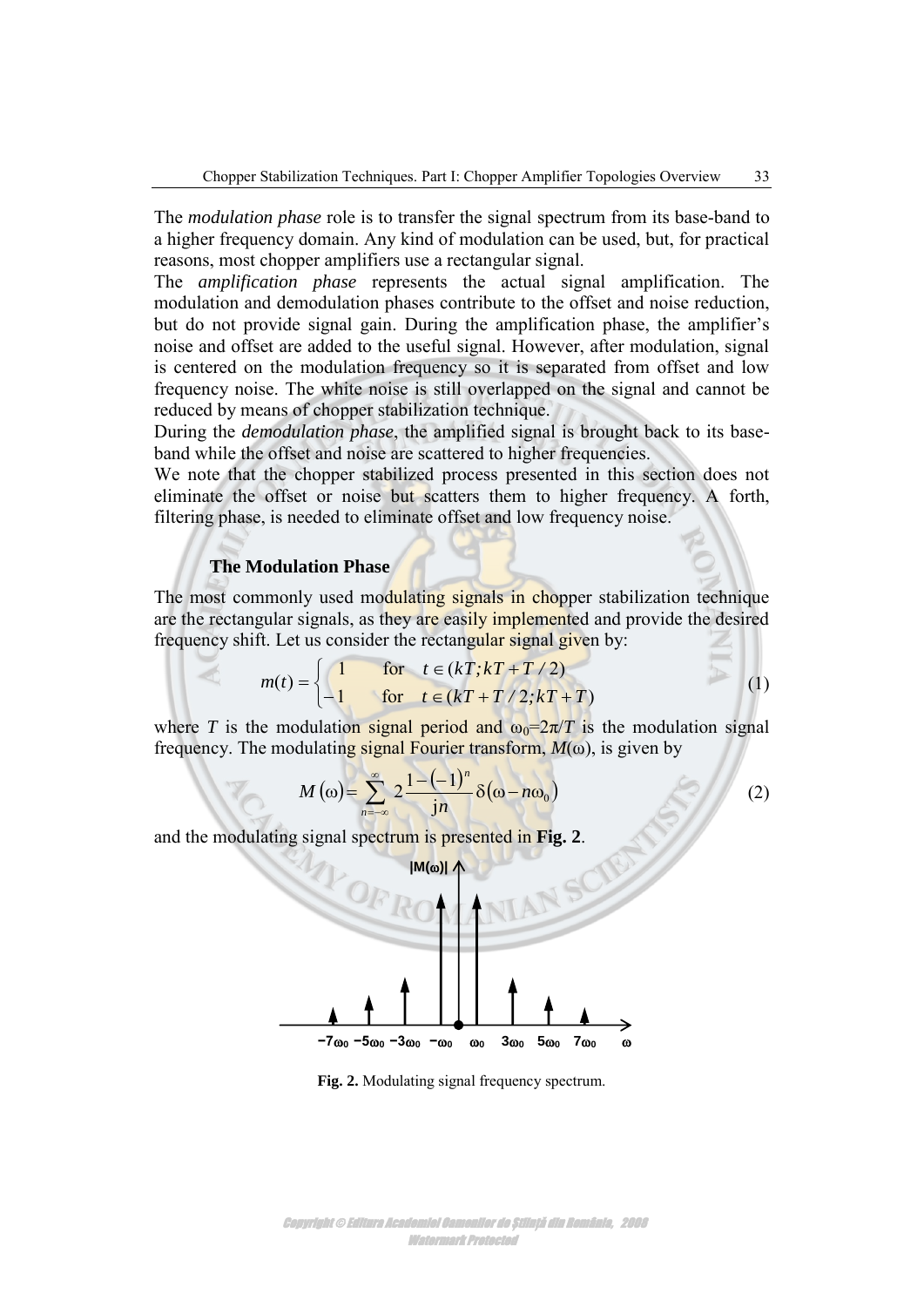The first step of the chopper stabilization technique consists of input signal modulation, by multiplying it with the modulating signal, as shown in [Fig. 1.](#page-1-0) The modulated signal, *y*(*t*), is given by, [\[2\],](#page-11-2)

<span id="page-3-0"></span>
$$
y(t) = m(t) x(t)
$$
  
\n
$$
Y(\omega) = \frac{1}{2\pi} M(\omega) * X(\omega)
$$
\n(3)

The modulating signal spectrum is given by equation [\(2\),](#page-2-1) so we have

$$
Y(\omega) = \frac{1}{\pi} \sum_{n=-\infty}^{\infty} \frac{1 - (-1)^n}{j n} X(\omega - n\omega_0)
$$
(4)

This equation shows that the input signal spectrum has been shifted around the modulating signal odd harmonics. This is a very important aspect of the chopper technique, as this frequency shift allows the signal separation from the amplifier's offset and low frequency noise.

### **The Amplification Phase**

The modulating signal is applied to the base amplifier. We shall first consider the general case of arbitrary transfer function,  $A(\omega)$ , of the amplifier. In this case, the amplified signal spectrum is given by

$$
Z(\omega) = A(\omega) Y(\omega) \tag{5}
$$

Replacing the modulated signal expression [equation [\(4\)\]](#page-3-0), we get

$$
Z(\omega) = A(\omega) \frac{1}{\pi} \sum_{n=-\infty}^{\infty} \frac{1 - (-1)^n}{jn} X(\omega - n\omega_0)
$$
 (6)

We shall analyze in more detail two of the most important amplifier possible transfer functions:

- − the *wide band amplifier* and
- − the *band pass amplifier*.

### **Wide band amplifier**

This amplifier has a *constant*, *frequency independent*, *gain*,  $A(\omega) = A_0$ . Of course, *no any amplifier has infinite bandwidth. However, the modulated signal* harmonics decrease rapidly with the harmonic order (as they are multiplied by  $1/n$ ). For this reason, any amplifier having for the modulated signal first few harmonics a constant gain can be considered a "wide band amplifier". In this case, the amplified signal spectrum is given by

<span id="page-3-1"></span>
$$
Z(\omega) = \frac{A_0}{\pi} \sum_{n=-\infty}^{\infty} \frac{1 - (-1)^n}{jn} X(\omega - n\omega_0)
$$
 (7)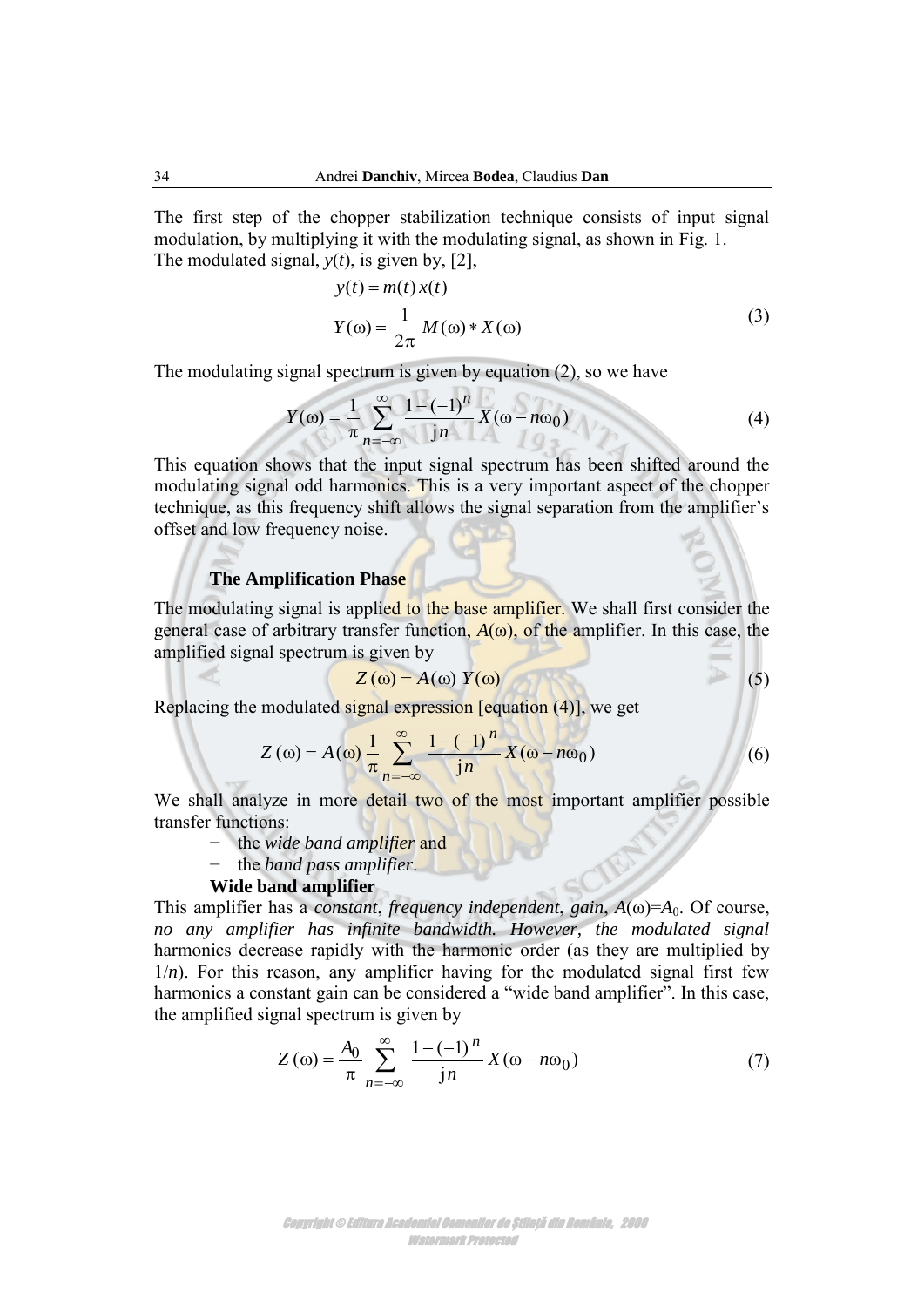It is worth to note that for wide band amplifier (i.e. constant gain) case the amplified signal and the modulated signal spectrum have the same shape, for both frequency and time domains:

$$
Z(\omega) = A_0 Y(\omega) \qquad \qquad z(t) = A_0 y(t) \tag{8}
$$

#### **Band pass amplifier**

Another base amplifier transfer function widely used in chopper stabilization technique is the *band pass amplifier*. The wide band amplifier has the same gain for the useful signal and for the input referred noise and offset. This is not a major disadvantage, as the chopper stabilization technique separates the noise and offset from the useful signal. However, the *frequency selective amplifier* use is an efficient approach in order to amplify significantly only the useful signal.

The basic idea of using a frequency selective amplifier is to keep only the first useful signal harmonic. This way, two goals are met: (*a*) all the input signal's information is kept and (*b*) the amplifier has a minimal pass-band, resulting in minimal noise amplification.

In this case, the amplified signal spectrum is given by

$$
Z(\omega) = \frac{2A_0}{j\pi} \left[ X(\omega - \omega_0) - X(\omega + \omega_0) \right]
$$

**The Demodulation Phase** 

In standard chopper stabilized amplifiers, the same signal is used for both modulation and demodulation. The input signal is modulated [multiplied by *m*(*t*)], amplified by a constant gain  $A_0$ , and finally demodulated [second time multiplied by  $m(t)$ ].

Based on modulating signal definition [see equation [\(1\)\]](#page-2-2) we note that

$$
m^2(t) = 1 \tag{10}
$$

<span id="page-4-0"></span>(9)

because  $m(t)$  can take only +1 and  $-1$  values.

This means that any signal multiplied twice by  $m(t)$  is left unchanged:

$$
u(t) = A_0 x(t) \tag{11}
$$

This is a very important result for the chopper stabilization technique. It shows that after demodulation, the input signal is completely recovered (ideally no parasitic harmonics remain) and only the base amplifier gain remains. From the input signal point of view, the entire chopper amplifier has the same effect as the base amplifier.

Now we shall determine the output signal spectrum,  $U(\omega)$ , for the case of frequency selective amplifier having an ideal pass-band transfer function use.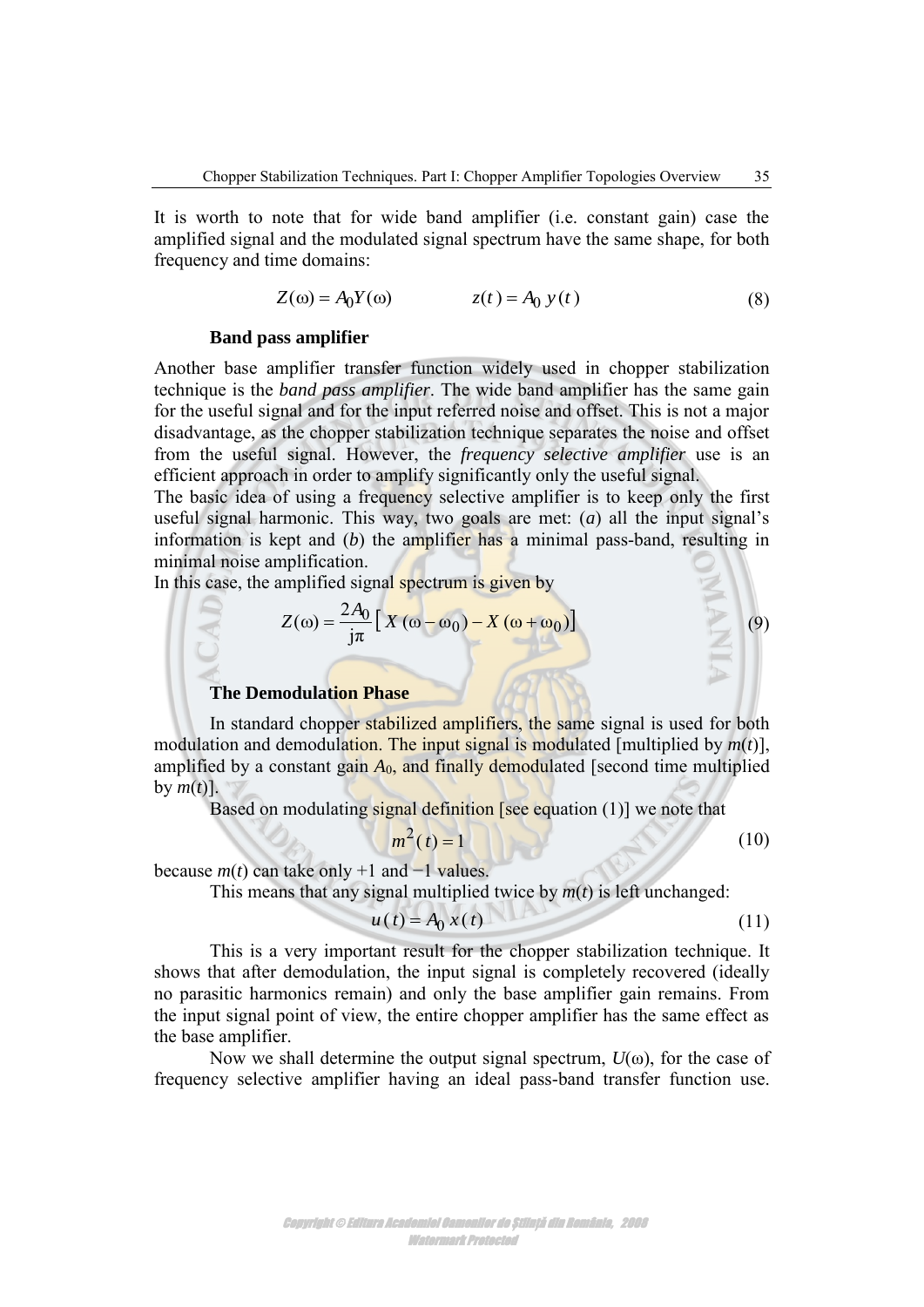During the demodulation phase, the amplified signal,  $z(t)$ , is second time multiplied by the modulating signal, *m*(*t*).

The output signal spectrum is given by [see equation  $(2)$ ]:

<span id="page-5-1"></span>
$$
U(\omega) = \frac{1}{2\pi} M(\omega)^* Z(\omega) = \frac{1}{\pi} \sum_{n=-\infty}^{\infty} \frac{1 - (-1)^n}{jn} Z(\omega - n\omega_0)
$$
 (12)

Replacing  $Z(\omega)$ , as given by equation [\(9\),](#page-4-0) we get the output signal frequency spectrum for a chopper stabilized amplifier that uses a frequency selective base amplifier:



<span id="page-5-0"></span>**Fig. 3.** Chopper amplifier signal evolution, *wide band base amplifier*: (a) input signal, (b) modulated signal, (c) amplified signal, and (d) output signal.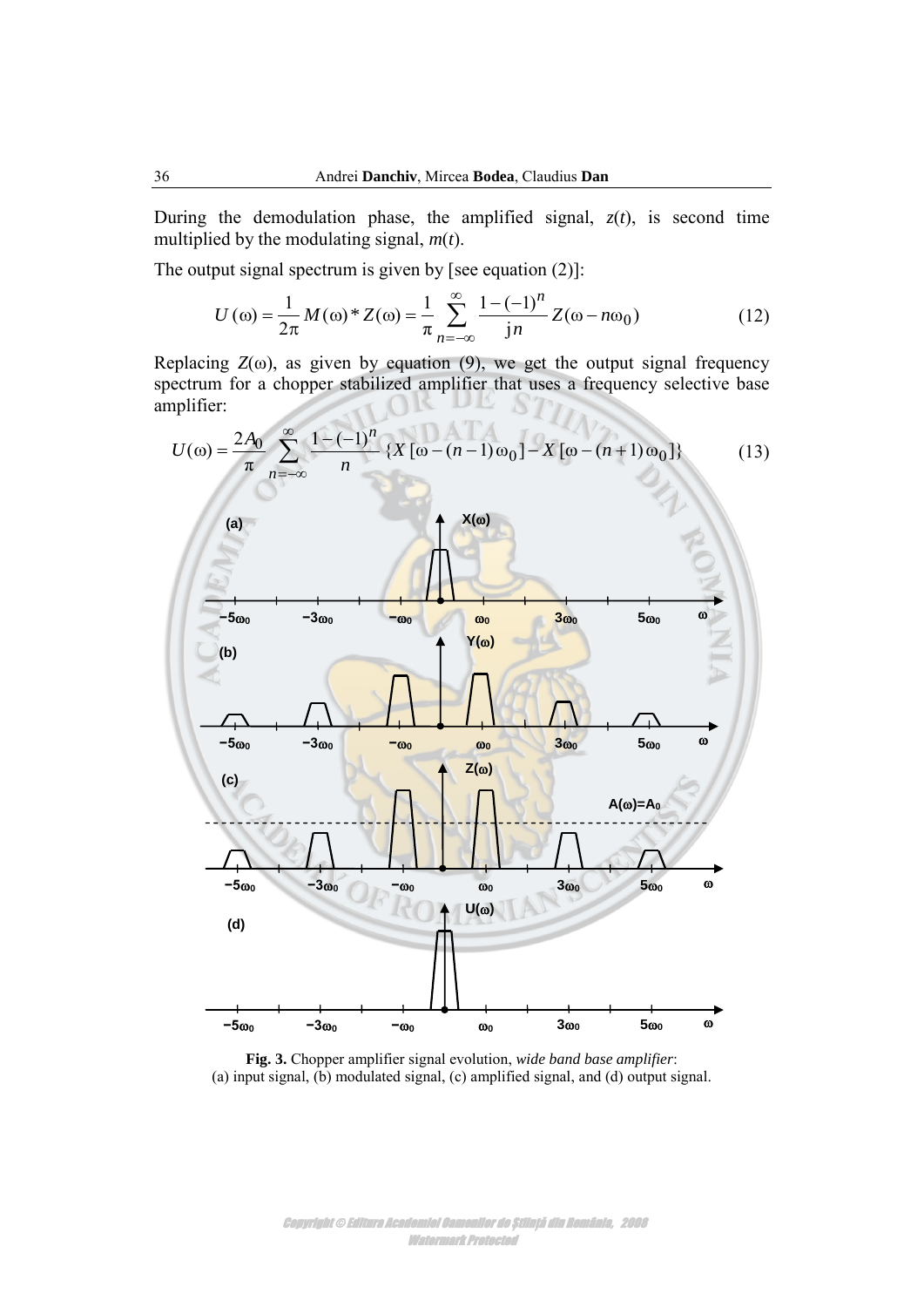# **Signal Spectrum Evolution in Chopper Stabilized Amplifier**

### **The Wide Band Base Amplifier Topology**.

In this section, all previous results are put together and the signal evolution is described from the amplifier's input to output, [\[1\].](#page-11-1)

Let us consider a finite bandwidth input signal, with the frequency spectrum presented in **[Fig. 3](#page-5-0)**.a and b. The input signal bandwidth must be smaller than half the modulating frequency,  $\omega_0/2$ .

During the modulation phase, the signal is multiplied by  $m(t)$ . As a result, the input signal spectrum is shifted around the modulating frequency odd harmonics. The modulated signal spectrum,  $Y(\omega)$  is presented in **[Fig. 3](#page-5-0)**.b and described by equation [\(4\).](#page-3-0)

This signal is further amplified by the base amplifier. In this section we consider a wide band amplifier, with a constant gain,  $A_0$ , for the entire frequency range. In this case, all modulated signal's spectral components are simply increased by  $A_0$ , without any change of the spectrum shape. The amplified signal,  $Z(\omega)$  [see equation [\(7\)\]](#page-3-1) and the base amplifier transfer function are presented in **[Fig. 4](#page-7-0)**.c. During the next phase – the demodulation – the amplified signal is multiplied once again by  $m(t)$ . This results in bringing the signal back to its baseband. The output (demodulated) signal is presented in **[Fig. 4](#page-7-0)**.d.

### **The Frequency Selective Base Amplifier Topology**.

This section is devoted to the selective amplifier topology effects on the chopper technique analysis. We consider the same input signal as in the previous case applied this time to a chopper amplifier having a frequency selective base amplifier. The selective amplifier design, [\[3\]](#page-11-3), is treated in the second part of this paper. The modulation phase is similar to the previous discussed case. The modulated signal is presented in **[Fig. 4](#page-7-0)**.b and is given by equation [\(4\).](#page-3-0)

This signal is further amplified by the base amplifier. In this section we consider an ideal frequency amplifier, with a pass-band constant gain,  $A_0$ , and zero gain for all other frequencies.

Also, we consider that the base amplifier's pass-band is centered on the modulating frequency and is wide enough to let passing the useful signal. In this case, only the modulated signal component centered on the modulation frequency is amplified, and all other components are rejected. The amplified signal, *Z*(ω) [see equation [\(9\)\]](#page-4-0) and the base amplifier transfer function are presented in **[Fig. 4](#page-7-0)**.c.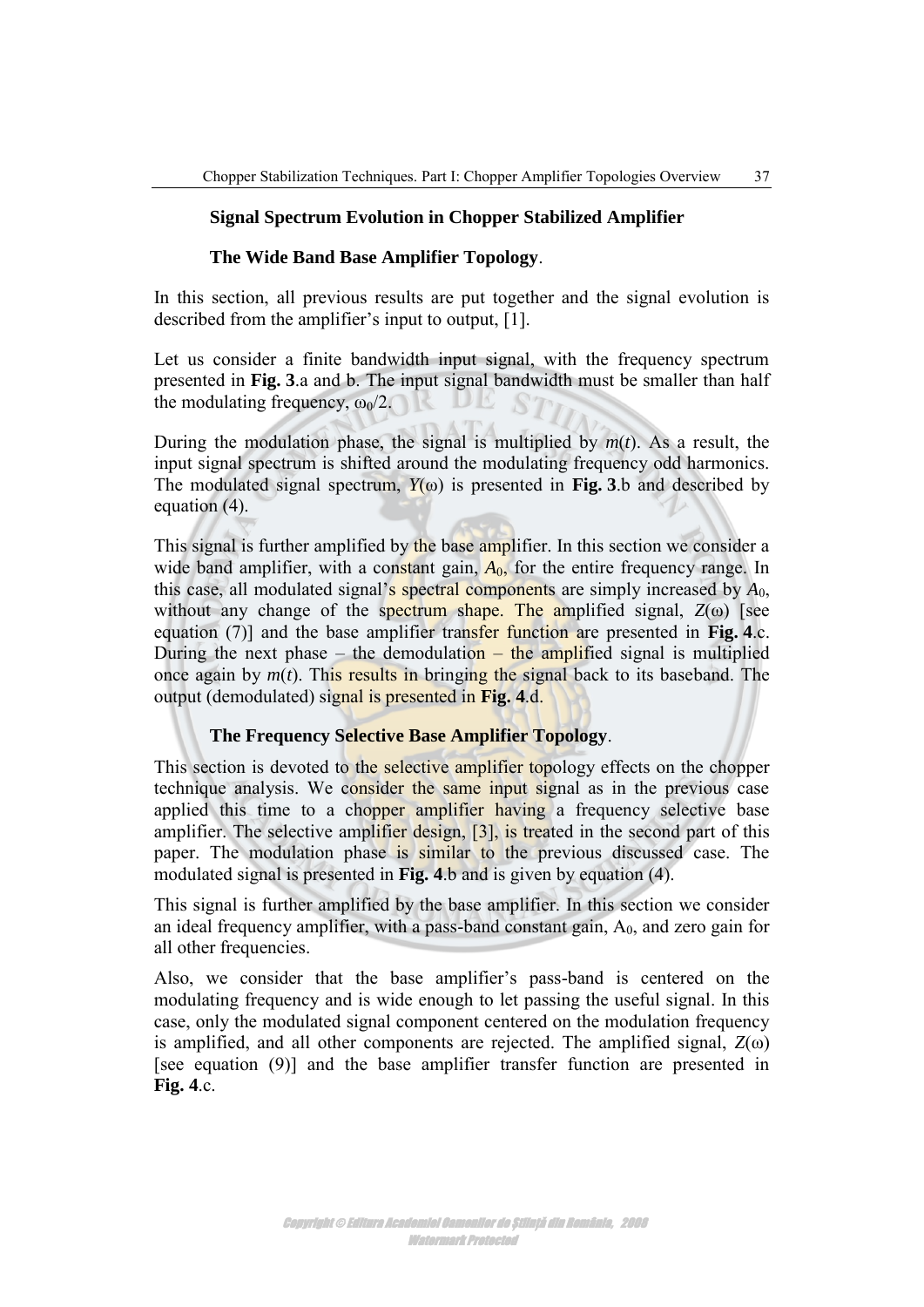During the demodulation phase, the signal is multiplied once again by  $m(t)$  and the amplified signal is shifted to the modulating signal odd harmonics. This results in bringing the useful signal back to its baseband, but also results in parasitic harmonic components centered on the even multiples of the modulating frequency. The output (demodulated) signal spectrum is presented in **[Fig. 4](#page-7-0)**.d and is given by equation [\(13\).](#page-5-1)

![](_page_7_Figure_2.jpeg)

<span id="page-7-0"></span>**Fig. 4.** Chopper amplifier signal evolution, *frequency selective base amplifier*: (a) input signal, (b) modulated signal, (c) amplified signal, and (d) the output signal.

This result shows that, unlike the wide band base amplifier case, the selective amplifier use results in unwanted harmonic components centered on the even multiples of the modulating signal. However, this is not an important disadvantage of the frequency selective topology, as the output signal is generally filtered for noise and offset performance reasons.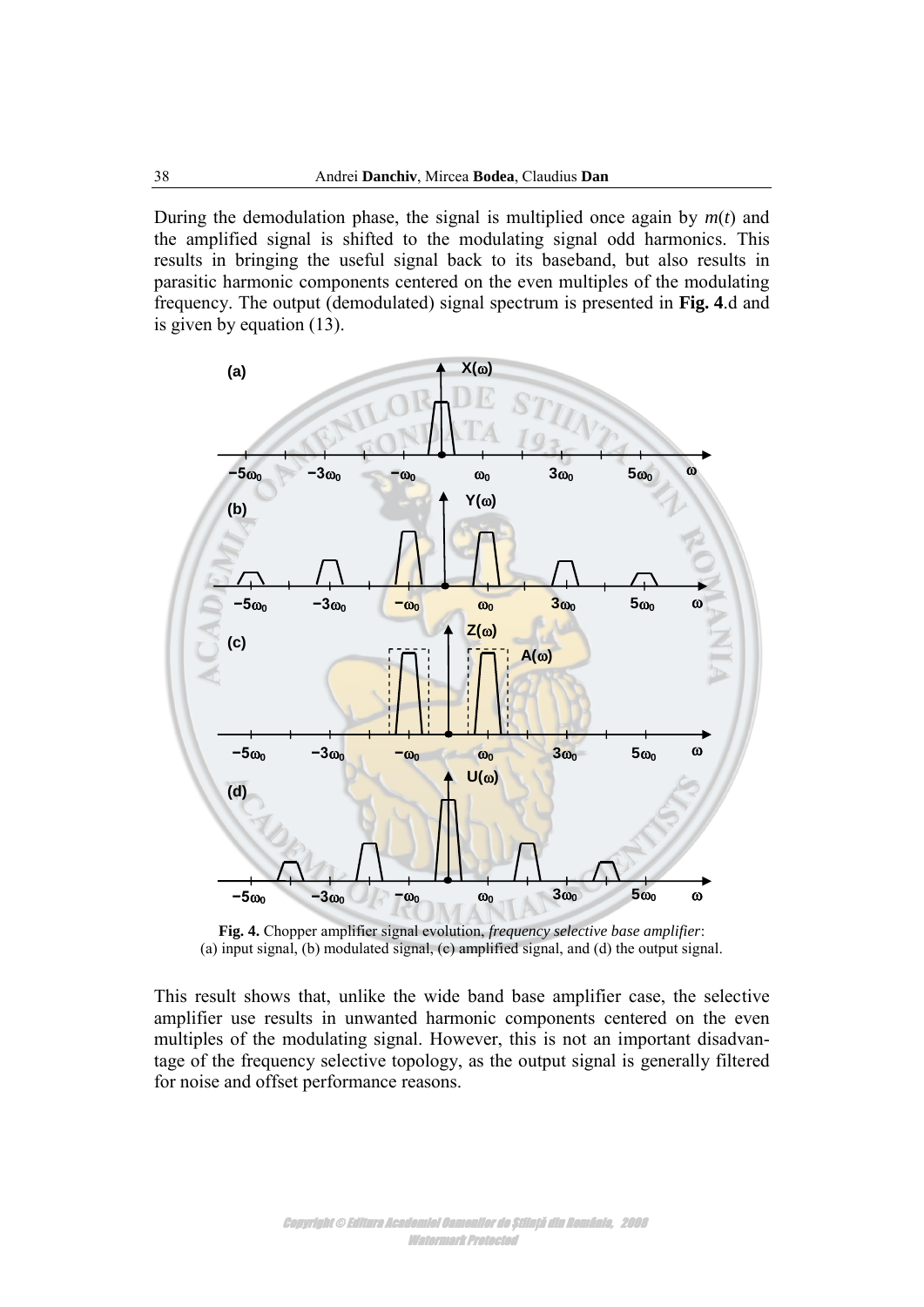### **Residual Offset and Noise Performances**

#### **Residual Offset**

Ideally, the chopper technique completely eliminates the offset voltage. In practical applications however, chopper amplifiers present a finite offset voltage. The main contribution to this offset is given by the spikes introduced by the input modulator during switching, [\[1\].](#page-11-1) To evaluate the input modulator spike contribution to the residual offset we consider a zero input signal,  $x(t)=0$ .

![](_page_8_Figure_4.jpeg)

<span id="page-8-1"></span><span id="page-8-0"></span>The real modulated signal will not be zero (as in the ideal case), but will present spikes at the modulating signal commutations. This effect is mainly due to capacitive coupling and charge injection, [\[7\].](#page-11-4) The spikes are in the same direction as the  $m(t)$  value change. [For example, a rising  $m(t)$  will introduce a positive spike (the positive input increases and the negative input decreases from their d.c. values)]. We also consider that the spikes shape is characterized by a negligible rise time followed by an exponential settling to the normal d.c. value. The real modulated signal for a zero input signal is presented in **[Fig. 5](#page-8-0)**.

The modulated signal is then amplified and demodulated resulting in demodulated signal,  $u(t)$ , shape presented in [Fig.](#page-8-1) 6. All spikes are now positive, because during the demodulation phase, the positive  $y(t)$  spikes are multiplied by 1 (as the positive spikes appeared when  $m(t)$  changed to "1") and similarly, the negative spikes are multiplied by −1. The output signal, *u*(*t*), has a non zero d.c. component that represents the output residual offset.

For the wide band base amplifier topology the input equivalent residual offset can be evaluated, [\[1\],](#page-11-1) to:

$$
V_{OS, \text{rez}} = \frac{2\tau}{T} V_s \tag{14}
$$

The residual offset can be significantly reduced by using a frequency selective base amplifier.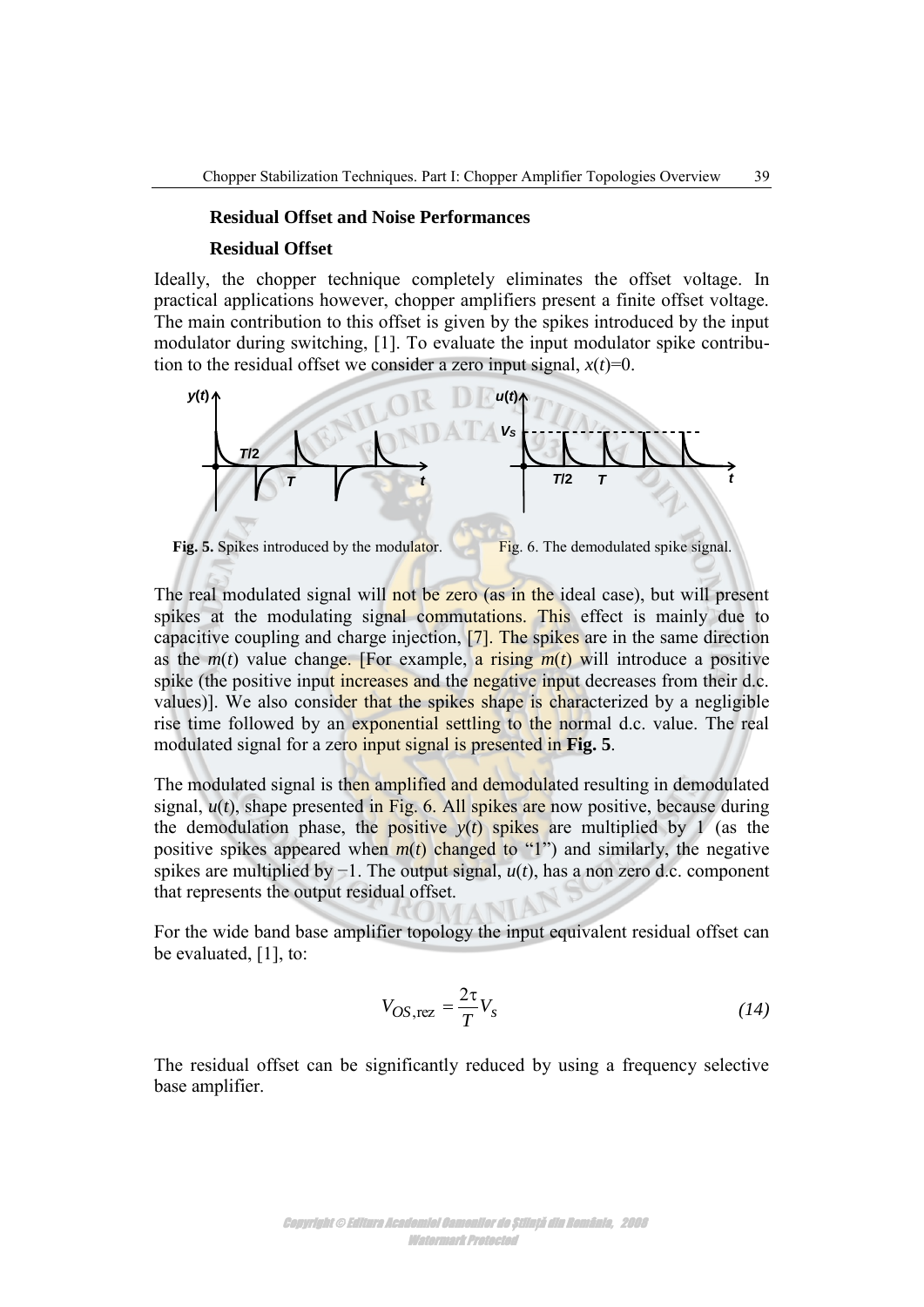The modulated signal spikes are narrow, fast variation signals, so they have a large band spectrum, much larger than the bandwidth needed for the useful signal. Using a frequency selective base amplifier we can get a significant rejection of the spikes frequency spectrum components outside the useful signal band. This rejection results in the output signal d.c. component and thus the residual offset voltage reduction.

It can be shown that, for a selective amplifier that rejects all components larger than double of modulating frequency,  $2\omega_0$ , the total input residual offset is given by,  $[1]$ :

$$
V_{OS, rez} = \left(\frac{2\tau}{T}\right)^2 V_S
$$
 (15)

#### **Noise Performances**

This section focuses on the chopper stabilization technique effects on the base amplifier's noise performances. Noise is a random signal and, for this reason, statistical methods must be applied in order to get accurate results on the chopper stabilized amplifier noise performances. [\[5\],](#page-11-5) [\[6\]](#page-11-6)

The base amplifier's noise is added to the useful signal during the *amplification phase* and then is affected by the *demodulation phase*, [\[4\].](#page-11-7)

To describe the chopper amplifier noise performances comes to determining the effects of multiplying a random, noise signal, to the deterministic modulating signal, *m*(*t*). By first evaluating the noise repartition and distribution functions, we can get the output noise autocorrelation function. Finally, integrating the autocorrelation function we get the output noise power spectral density,  $g_Y$ , [\[8\]:](#page-11-8)

<span id="page-9-0"></span>
$$
g_Y = \frac{2}{\pi^2} \sum_{n=-\infty}^{\infty} \frac{1 - (-1)^n}{n^2} g_N(\omega - n\omega_0)
$$
 (16)

where  $g_N$  is the base amplifier output noise power spectral density.

This result describes the *demodulation phase* effect on the base amplifier noise. Equation [\(16\)](#page-9-0) gives only the relationship between the demodulator input and output noise and cannot predict the output noise by itself, we must first know the base amplifier noise. What equation [\(16\)](#page-9-0) tells us is that, after demodulation, the base amplifier's noise is scattered at the odd multiples of the modulation frequency and that the noise power corresponding to the *n* order harmonic is reduced proportionally to  $1/n^2$ . The total noise power is not affected by demodulation, as ideally the switching process has no power losses.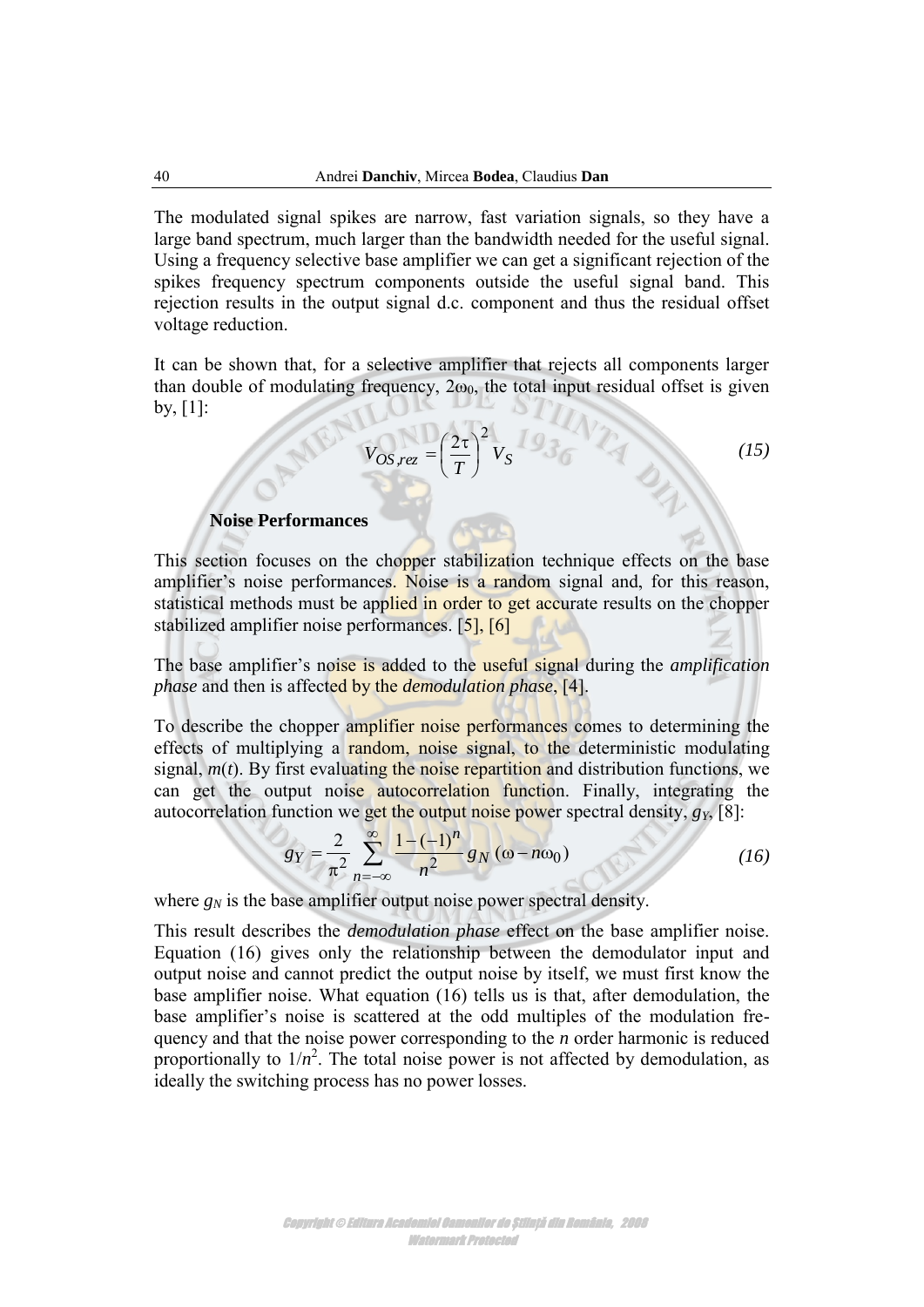Another important conclusion is that the chopper stabilization technique affects the base amplifier noise in the same manner, regardless if a wide band or frequency selective amplifier is used. However, the wide band amplifier and the frequency selective amplifier have different output noise power spectral distributions, so the total output noise will be different in the two cases.

### **Conclusions**

The Part I of this paper gave a tutorial like overview on the chopper stabilization technique. The chopper technique uses modulation to shift the input signal spectrum to a higher frequency domain getting the signal separation from the amplifier's offset and low frequency noise. A standard chopper amplifier consists of a modulator, a base amplifier and a demodulator. The modulator moves the signal spectrum from the base-band to a higher frequency domain.

The base amplifier is the actual gain block. Two approaches are discussed: the use of a wide band amplifier and the use of a frequency selective amplifier. The wide band base amplifier is the simplest solution but the frequency selective amplifier has the advantage that only the useful signal is amplified while the offset and low frequency noise are rejected offering lower residual offset due to the spikes introduces during the modulation phase filtering. The demodulator brings the signal back to its base-band and scatter the offset and noise to higher frequencies.

One of the main advantages of the chopper stabilization technique is the low frequency noise reduction. The general chopper stabilization amplifier output noise PSD model presented in this paper was also used to analyze the chopper technique effect on two very common noise distributions: the white noise and the 1/*f* noise. The 1/*f* noise is successfully scattered around the modulation signal's odd harmonics, separating it from the signal and making it easy to filter. For this reason, chopper stabilization is an efficient technique in reducing the low frequency noise in precision amplifiers.

The chopper stabilization technique effectively reduces the input offset voltage to the microvolt level due mainly to the spikes introduced by the modulator during switching process.